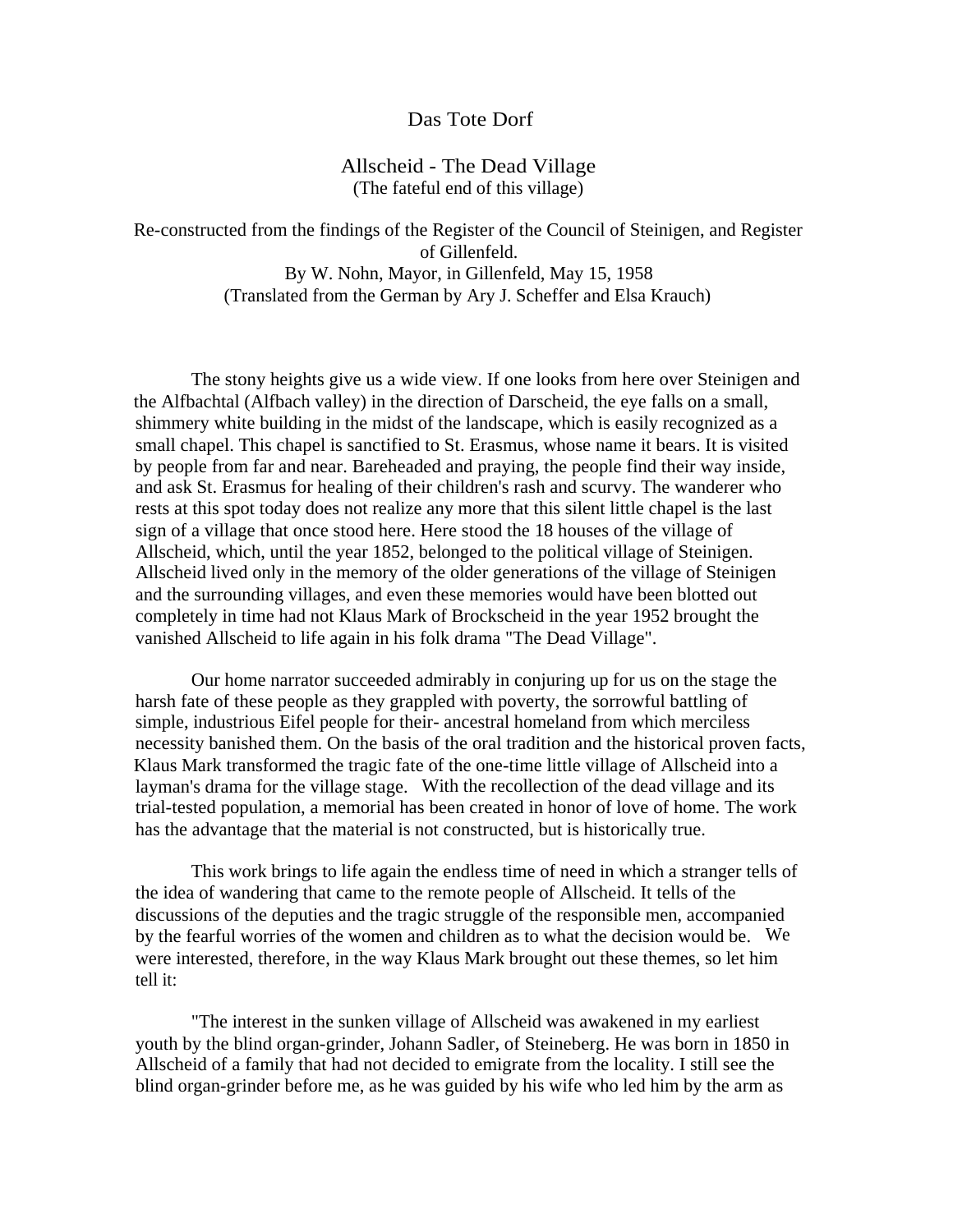he wandered from village to village, elicting melodies of the old folk songs on his little hand organ. In my home village of Brockscheid , the two little old people were always gladly received. The little gifts that they received from door to door were gladly given, like little gifts from God, for the fate that made the poor man blind in the first days of his life was hard and tragic.

"Sometimes the blind music man and his good wife spent the night in my home village. When I heard of this, I regularly betook myself to the little house at the edge of the village by the church. In the twilight I listened quietly in the room when the old man, who was always very talkative, told of Allscheid, which he himself had never really seen indeed, but whose picture he carried in his soul, as his mother in many stories had told him from his infancy on. He painted for me the bitter poverty of the times; he spoke of the undying love of home of the Allscheid people, and drew me a living picture of the inhuman tragedy that was bound up in the emigration of 100-odd years ago. No wonder that the words of this organ grinder made such a deep impression on my youthful mind. A deep sympathy awakened in me when, after such an evening, the blind man and his wife started on to the next village. In the hesitating, uncertain fate which, in past days, had banished the Allscheid village families from their old ancestral home. It was as if the restless blind man were seeking his lost home, his dead village of Allscheid, which has been wiped out so long ago, like the light in his dead eyes."

"Allscheid in the Eifel - 100 years ago a village stood here". Under this heading the southwest broadcast began its verbal report of the history of the vanished Eifel village. The broadcast did not have as its purpose the vague discussion of all things which have vanished, but instead the hard and difficult fate of an entire village whose soil was no longer able to nourish its people. They emigrated in closed rank, and the neighbors in Steinigen could only get possession with the specific injunction that they would never settle there again. What the document said about this, and what the grandchildren of these one-time neighbors who were able to report, could be learned from the broadcast on October 19, 1952, from the studio at Mainz. Even if what is remembered today does not give us much latitude, nevertheless it must be considered worth while to call to life again the old village from the annals of the administration for the village chronicle. While this register of resolutions of the council of villages of Steinigen and Allscheid gave us only scant information with the exception of the decisive resolution of May 22, 1852, the registry of the administrative records of Gillenfeld made it possible to reconstruct the families of Allscheid again. The archives of the land registry office of Daun yielded a village plan and gave us - albeit only fragmentary information about the property rights. It was a laborious detailed task, but the outcome of which could make it worth while in the interest of our local history.

The "Register of the Resolutions of the Council of Steinigen - Allscheid", begun in 1846, still remains in its original form at the Administration of Gillenfeld. It expresses the opinion at every opportunity that "the residents of the village of Allscheid were without means". In 1847 that portion of the firewood which fell to the inhabitants of Allscheid was sold at auction in favor of the village treasury because they were unable to raise the money to buy it. "Furthermore they were absolved from the annual firewood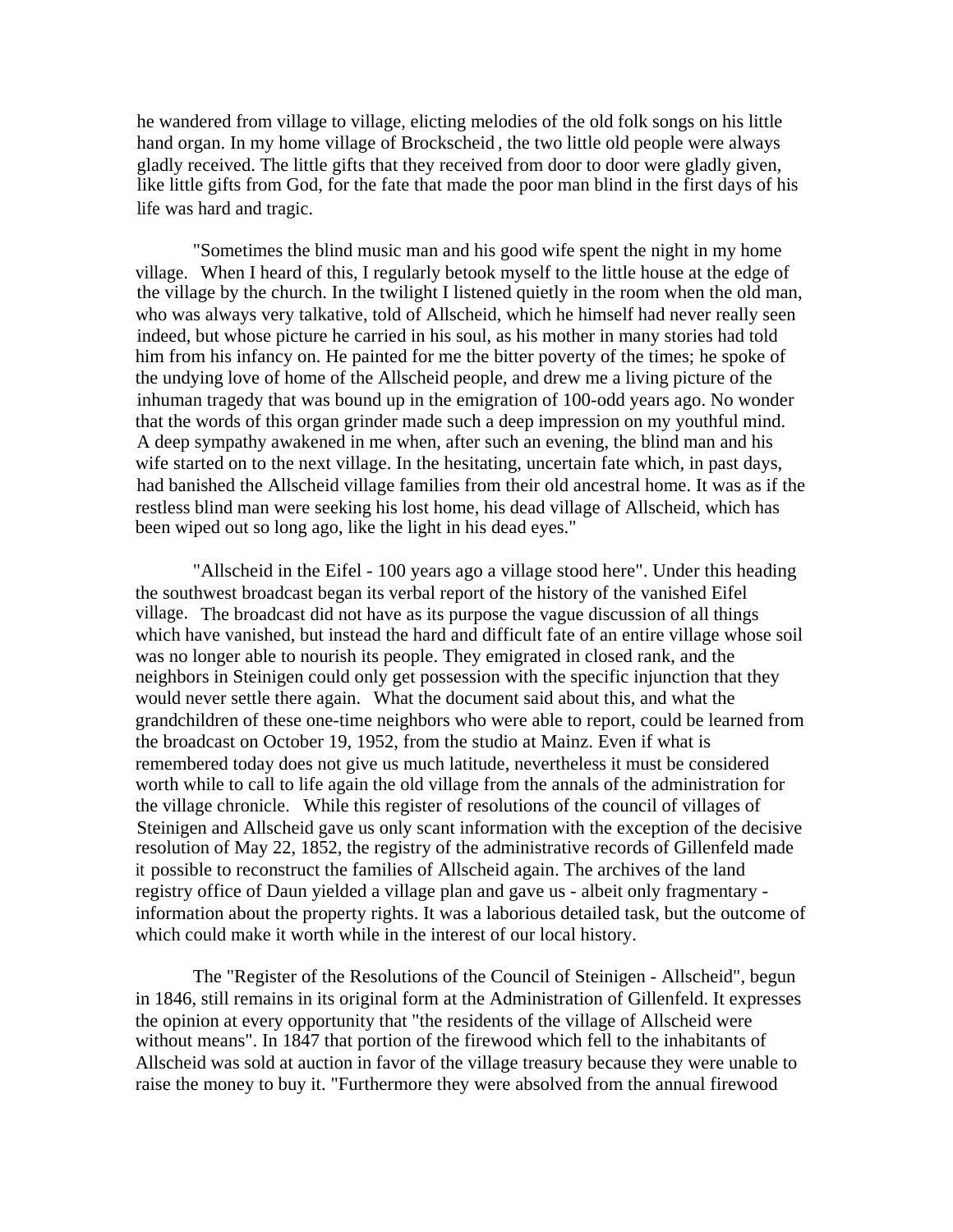and live stock taxes (on cattle and goats)." April 4, 1847 "the council recognized it to be its duty to come to the aid of its fellow citizens and proposes herewith: that 100 bushels of rye are to be consigned to the inhabitants of Steinigen - Allscheid". February 29, 1848 "...according to which for the building of a parish house in Darscheid 22-6-10 and for the covering of a deficit in the church treasury in Darsheid 8-10-4 Taler."

30-16-2 Total was to have been up in 1848. As it seemed absolutely impossible for the poverty-stricken people of Allscheid to raise this amount, the village council wished to express an opinion about this. After closer consultations of the matter at hand, one is of the unanimous opinion that the assessment is an impossibility, because the inhabitants of Allscheid are utterly insolvent and are poverty-stricken.

The decisive conclusion of May 22, 1852, reads as follows: Minutes at Steinigen on May 22, 1852, present were the Council members:

- 1. Johann Adam Michels
- 2. Johann Adam Schuler
- 3. Matthias Lehnerz
- 4. Johann Josef Thelen
- 5. Nikolaus Schafer
- 6. Peter Demerath of Allscheid
- 7. Matthias Josef Roden

In today's regular council meeting, which under the chairmanship of the undersigned village manager, Johann Adam Michels, the undersigned council members were present, the council took under consideration the already completed actions in connection with the inhabitants of Allscheid because of the taking over of their last remaining woods and the sale of their private property, and concludes following mature consideration commensurate with the importance of the matter of the existing taxation of the woods by the municipal head forester, Mr. Muller of Daun, regarding the taxation of the private ownership by the committee appointed for this purpose consisting of three members namely:

- 1. Johann Adam Schuler
- 2. Matthias Lehnerz
- 3. Johann Adam Michels, all members of the council,

and taking into consideration of this fact, that the buying out of the inhabitants of Allscheid is most urgently ordered, to requisition in the interest of the latter, as well as the woods in question and also the private property of the individual inhabitants. And with the conclusion of the business the council delegates

1. Village Manager - Johann Adam Michels

2. Member of the Council - Johann Adam Schuler,

and declares the following terms for this business:

1. The price for the forest is fixed at the sum of 3000 Taler which sum is to be used primarily and exclusively for the defrayal of the travel expenses of the emigrants and the expense of re-settling for the three families who did not emigrate. That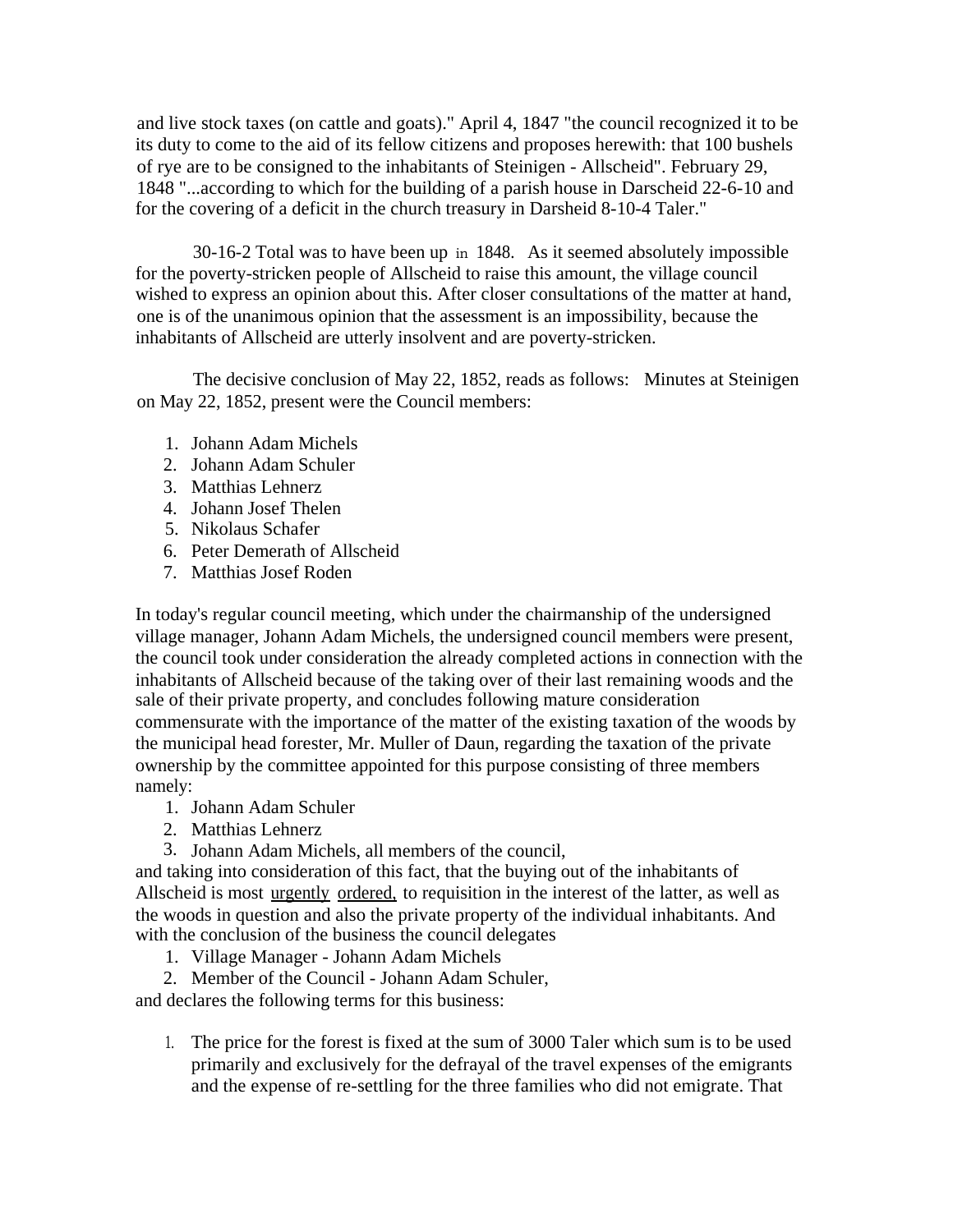share of the money apportioned to the three families who settled in Steinigen, on the other hand, is to be paid to the latter themselves after their re-settling has been completed.

2. The price for the private properties is also established on the basis of the former taxation with the individual private owners of Allscheid under the proviso of the ratification of the provisionally concluded bills of sale and indeed for the total landed real property of the 19 different sellers for 2200 Taler. The buying community of Steinigen takes possession and use immediately after the completed ratification of the imperial government. The stipulated buying price shall then be paid to the sellers provided they are not burdened with mortgages or other incumbrances and not until 15 days after the transcription of the deed in question, the mortgage debt should, above all, be paid out of the buying price to the respective claimants. The council concludes in order to make further colonization impossible that immediately following the completion of this private selling contract and the ratification of the whole business by the imperial government that all of the structures which constitute the village of Allscheid are to be torn down at the expense of the community. With regard to the raising of the funds:

|     | i. Capital for the forest        | - 3000 Taler |
|-----|----------------------------------|--------------|
| ii. | Same for private property        | - 2200 Taler |
|     | iii. For razing of the buildings | $-150$ Taler |
|     | iv. For expenses                 | 200 Taler    |
|     |                                  | 5500 Taler   |

This capital should be raised in the following manner according to the agreement between the village of Steinigen and the property owner', Nikolaus Holzer of Daun, the latter agrees to advance the preceding amount where redemption plus the current taxes are to be affected in the following manner:

The purchased private property is to be sold back to the community with the proviso that the buyer shall be pledged under threat of penalty for breach of contract in the sum of 300 Taler and the denial of a right to re-buy - and to be pledged not to re-build dwellings here. The proceeds shall be collected by Holzer himself, which was formerly stated in Article 2.

In the same manner, under Article 1, the procedure regarding payment for felled oak trees is to be collected by Holzer under established conditions or else to be paid to him from the village treasury. With regard to the remaining portion there is to be transferred to Mr. Holzer, in accordance with Article 2 in the frequently referred-to agreement, the cord wood of the stand of beech trees in the village forest depending upon the amount which in the opinion of the village officials and forestry officials may be cut at a price of 3 Taler per cord, and after satisfactory proof be deducted from capital and interest. The borrowed capital is to yield interest of 5-1/2 per cent in view of the great amount of trouble and difficulty entailed in this matter whereby the village guarantees to Mr. Holzer the rightful and unhindered access to the redemption of the private properties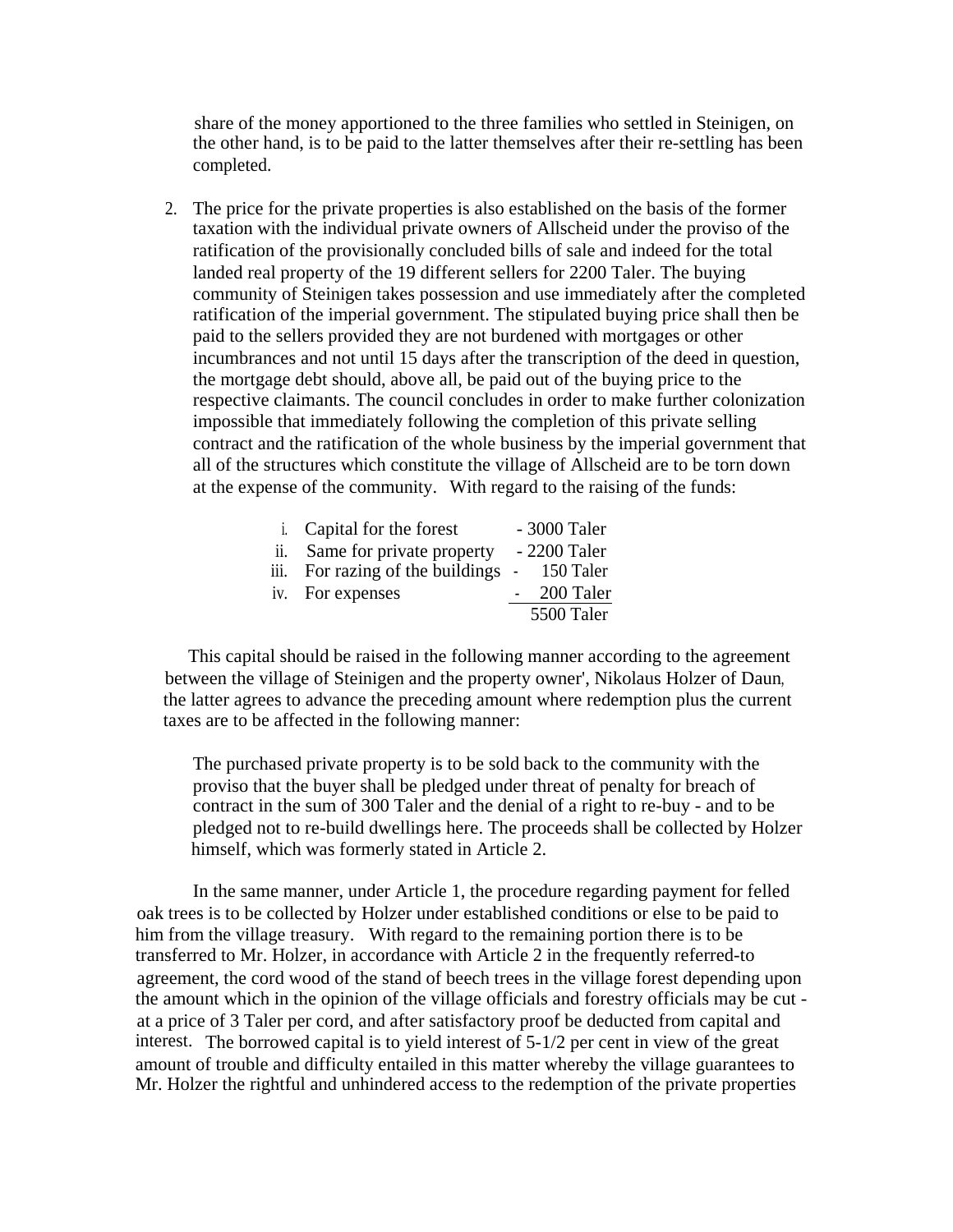which are to be sold. If however, this loan cannot, contrary to all expectations, be covered, then the village of Steinigen would have to petition for a loan at the deposit fund, for the present, for re-payment of the eventual residue, and be prepared to reimburse this loan through the sale of village properties, and if necessary through assessment. All of these contracts are subject to the ratification of the government. Finally the village council respectfully petitions the government to ratify these conclusions.

Actum ut supra The Village Council Signed: Michels, Schuler, Thelen, Schafer, Roden Matth Josef Lehnerz, Demerath

Thus for the Decree.

And so, on a summer's day in 1852, the inhabitants of the quiet little village of Allscheid emigrated. Some of them voluntarily because that era of great emigration awakened the desire for adventure, but most of them because they were forced to go. All of them left their homes amid hot tears and bleeding hearts. The property owner Holzer referred to in the foregoing resolution of the village council brought the emigrants together with their belongings to Rotterdam per wagons from where they were put on board ship for North America. With last kerchief wavings the last bridge to home and fatherland was forever severed.

The families that stayed behind remained in Allscheid until their re-settlement in the Spring of 1853. Three families then went to Steinigen: the families of Henn, Heinz and Demerath. Through marriage, the family Weber also remained in Steinigen. The Heinz house was rebuilt in Steinigen exactly as it had stood in Allscheid. The doors and windows were taken from Allscheid. The family Maus/Sadler remained in Steineberg. Of the large family of Burghard, one family remained in Demerath, another family in Gillenfeld. The family Braun moved to Mehren. On the  $12<sup>th</sup>$  of January 1929, the last remaining woman from Allscheid died in Steinigen. She was the widow Helen Jungen, nee Henn, born November 22, 1852, in Allscheid. The last surviving man had been born in Allscheid December 16, 1850, He was Johann Sadler, son of Michel Sadler and Eva, nee Maus. He was the blind organ grinder who was referred to by Klaus Mark He died, almost 85 years old, on October 16,1935, in Steineberg.

The quiet little village of Allscheid, the houses and cottages with root and branch were torn down in the Spring of 1853. No stone remained upon stone. Rubbish of lumber, stones, and beams were hauled away, garden fences and hedges were laid low. A short time thereafter plows made their furrows through the very places where formerly had been houses, barns, granaries and roads. Only the little church was spared from destruction. About the church bell a quarrel arose between the village of Steinigen and the parish of Darscheid, which in 1855 was settled in favor of the village of Steinigen. In